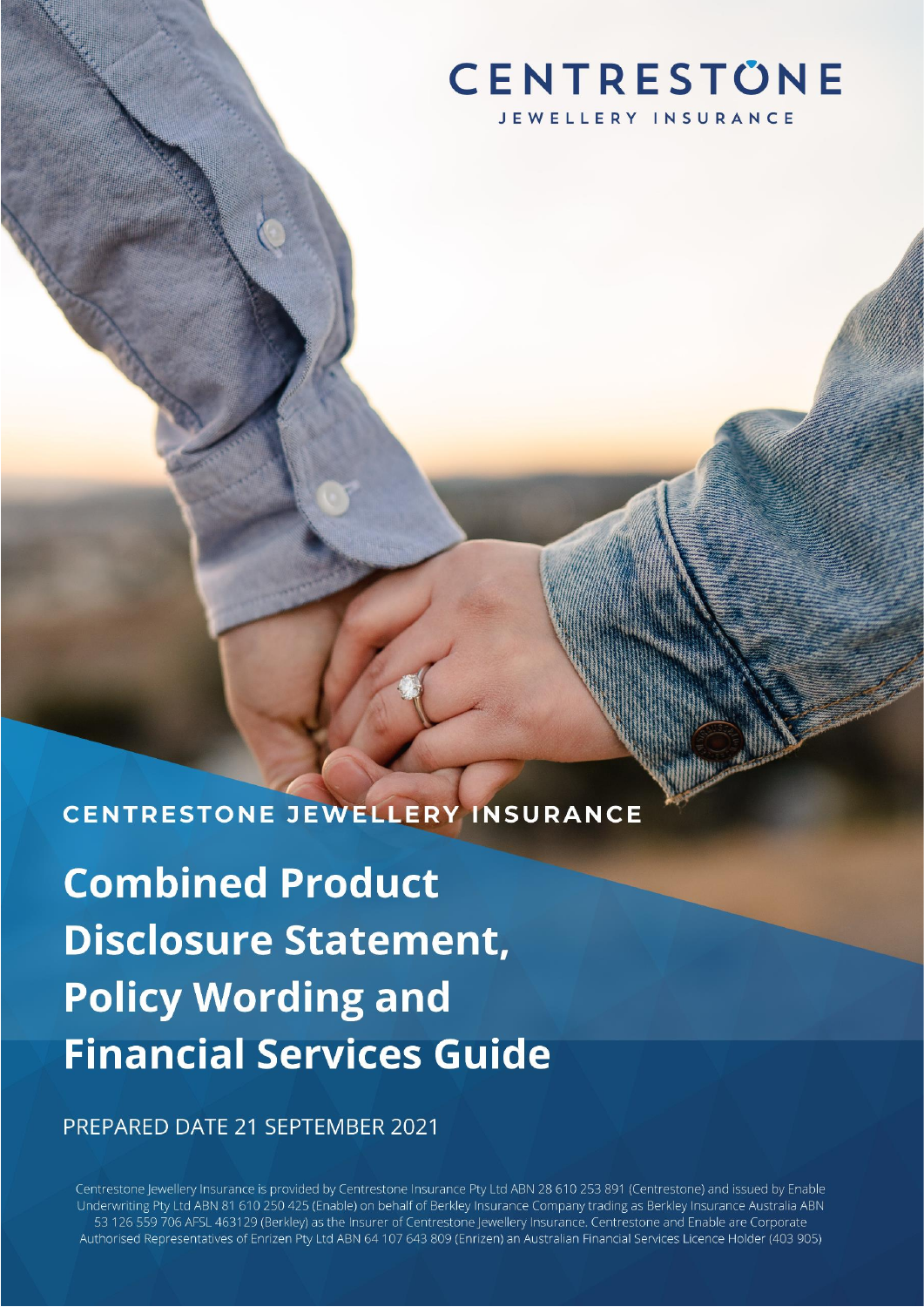

# **Introduction**

This policy booklet contains three parts:

### **Part 1 - Product Disclosure Statement (PDS)**

The PDS is designed to help you understand what you need to know about Centrestone Jewellery Insurance so that you can decide whether to proceed with this cover. The PDS describes the main features and benefits of Centrestone Jewellery Insurance. Any information contained in the PDS is general information only and does not take into account your individual objectives, financial situation or needs. Before acting on this general information, you should consider the appropriateness of the general information having regard to your individual objectives, financial situation and needs.

### **Part 2 - Policy Wording**

The Policy Wording for Centrestone Jewellery Insurance has been written in plain language to help you understand the insurance cover offered, as well as an insured's rights and obligations under a Centrestone Jewellery Insurance policy. You should carefully read the PDS and the Policy Terms and Conditions in this booklet before making any decision about whether to purchase Centrestone Jewellery Insurance. Note that you have a cooling off period and certain cancellation rights.

### **Part 3 - Financial Services Guide (FSG)**

The FSG contains important information about the services provided by Centrestone Insurance Pty Ltd and other persons or organisations listed in the FSG in relation to Centrestone Jewellery Insurance, how they are remunerated in relation to the services offered, and their internal and external dispute resolution procedures. It is designed to assist you in deciding whether to use any of their services. Centrestone and other persons or organisations providing the services are responsible for information relevant to them in the FSG.

Where words or expressions used in the PDS and Policy Wording have a special meaning, we have used the same terms in both sections. Refer to Definitions on page 15 for a full explanation.

In addition, references to:

- We, Our, Us, Insurer and Berkley mean Berkley Insurance Company trading as Berkley Insurance Australia
- You and Your mean the applicant for a Centrestone Jewellery Insurance policy and, if a policy is issued, the Insured.
- Centrestone means Centrestone Insurance Pty Ltd
- Enable means Enable Underwriting Pty Ltd

Centrestone Jewellery Insurance is provided, issued, and administered by:

The insurance is provided by Centrestone Insurance Pty Ltd ABN 28 610 253 891 (Centrestone) and issued by Enable Underwriting Pty Ltd ABN 81 610 250 425 (Enable) on behalf of Berkley Insurance Company trading as Berkley Insurance Australia ABN 53 126 559 706 AFSL 463129 (Berkley) as the Insurer of Centrestone Jewellery Insurance. Centrestone and Enable are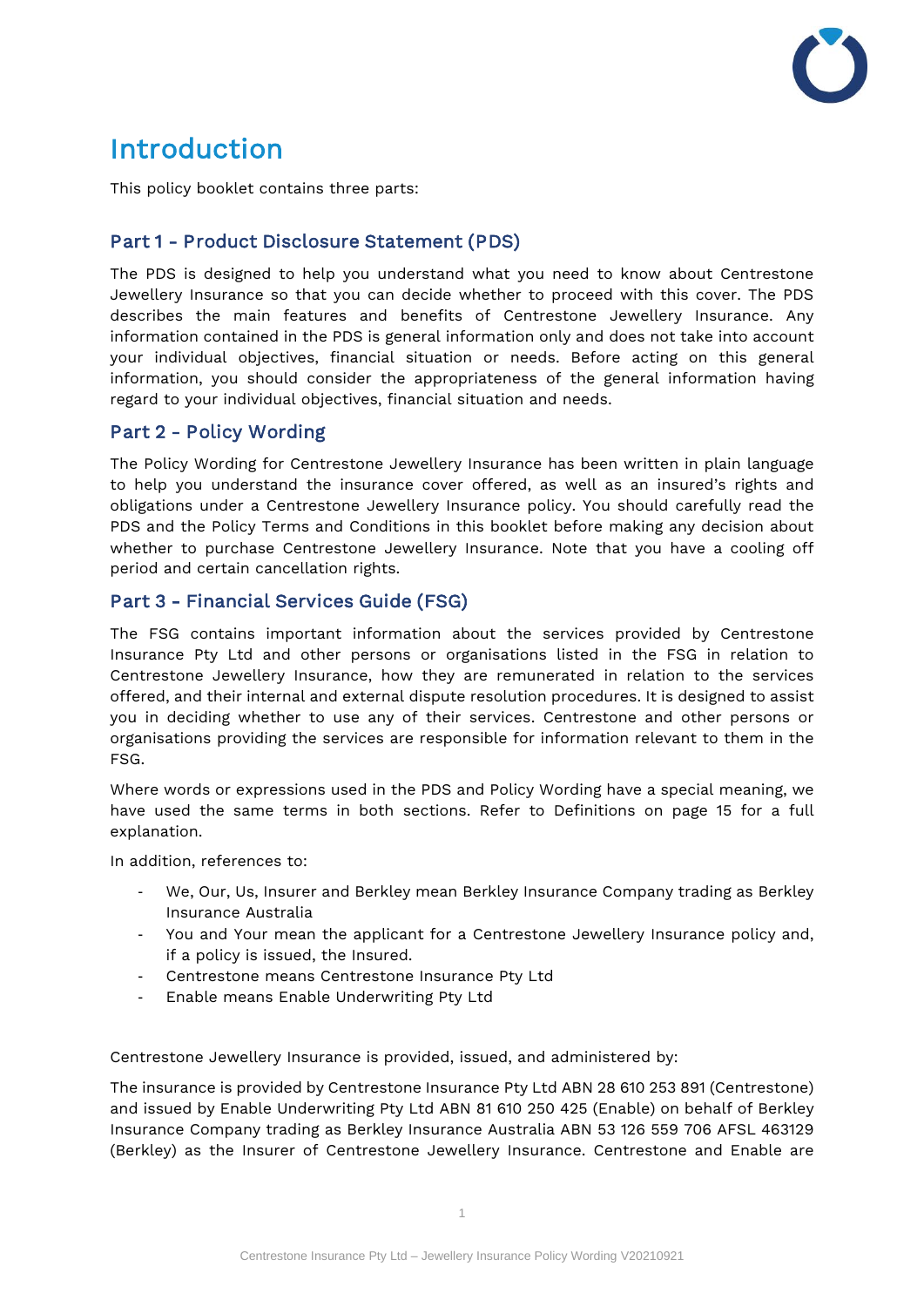

Corporate Authorised Representatives of Enrizen Pty Ltd ABN 64 107 643 809 (Enrizen) AFSL 403 905.

When arranging this Policy or agreeing to insure You, Centrestone and Enable are acting under a binder agreement as an agent of the insurer and not as an agent for You.

Centrestone Jewellery Insurance is insured by:

The Policy is underwritten by Berkley Insurance Company trading as Berkley Insurance Australia (Berkley) ABN 53 126 559 706 AFSL 463 129. References to 'We' and 'Us' in this document means the insurer.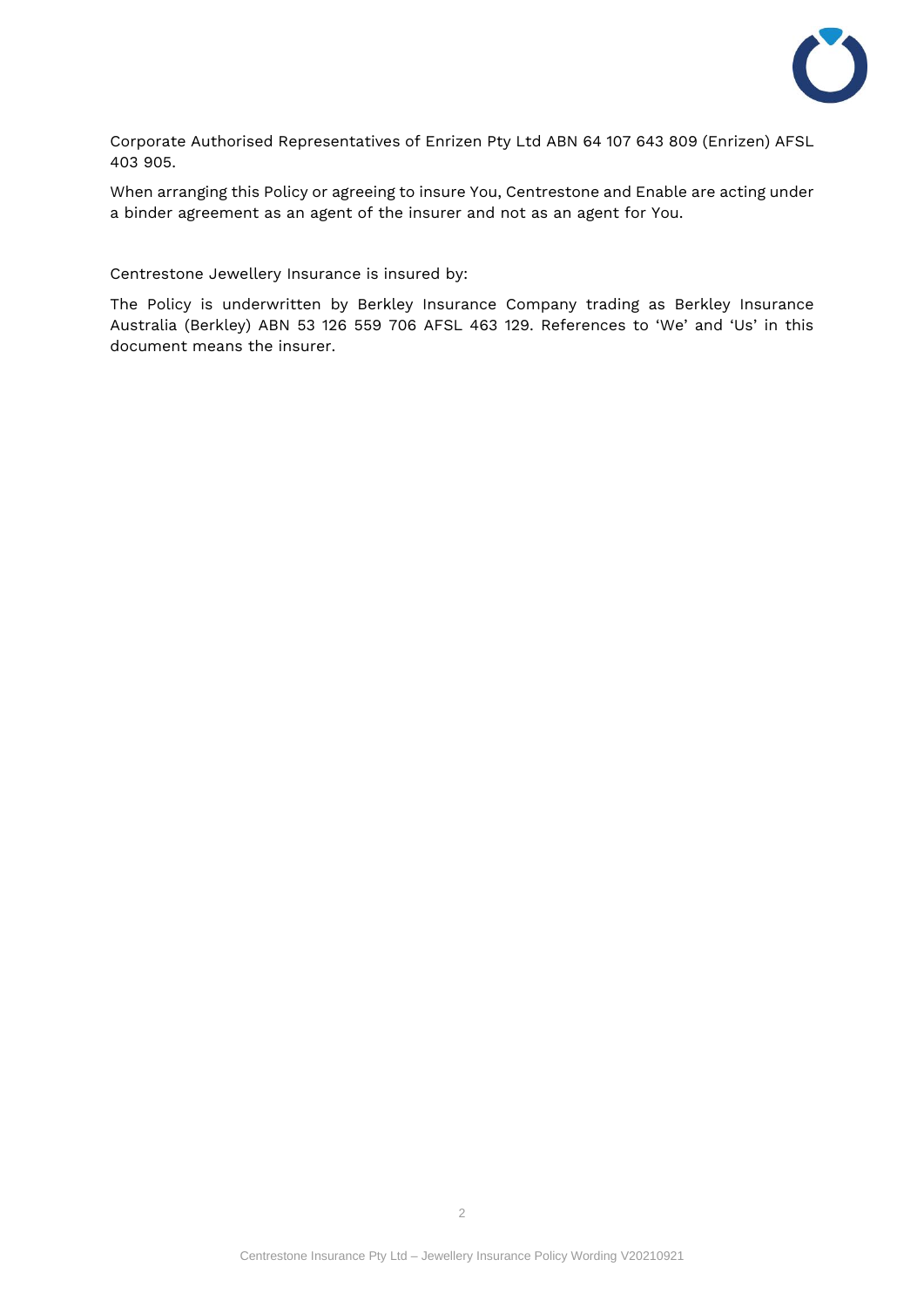

# **1. Product Disclosure Statement**

This Product Disclosure Statement (PDS) is provided by Centrestone and issued by Enable under the binding authority given to Enable by Berkley which authorises Enable to enter into, vary, renew and cancel Centrestone Jewellery Insurance on behalf of Berkley. We recommend You review the contents of this document to help You understand Our Jewellery Insurance product coverage before you decide to buy this product.

If you purchase this product, your policy comprises your application form, this PDS, the Policy Wording contained in this document and your Policy Schedule which shows details particular to you and the jewellery insured. Centrestone via Enable acts as the agent of Berkley and not as your agent.

Centrestone Jewellery Insurance is designed for people who do not have their items of jewellery insured elsewhere, or who wish to insure them separately, and who want to cover the costs of Repair or Replacement following an Occurrence(s) involving the Specified Item(s). This insurance is subject to the terms, conditions and limitations, as set out in this document.

### **The PDS contains important information about:**

- significant features and benefits of Centrestone Jewellery Insurance:
- your duty to take reasonable care not to make a misrepresentation when applying for, varying or renewing Centrestone Jewellery Insurance;
- our internal and external dispute resolution procedures; and
- your cooling off rights when purchasing Centrestone Jewellery Insurance.

Please note that, while this PDS provides a summary of the significant features and benefit of Centrestone Jewellery Insurance, you must also read the Policy Wording in this booklet to understand the insurance provided (including what terms, conditions, exclusions and limitations may apply to your cover).

Sometimes we need to change the wording of the policy before it is issued to you because your insurance varies depending on a number of factors. We do this by adding what is called an endorsement. You will find any endorsements that apply to your policy stated on your Policy Schedule.

We may need to update this PDS from time to time if certain changes occur and where required by law. If the change results in a material change from the PDS you hold, we will provide you with a new PDS or supplementary PDS. Where the change to the PDS is not materially adverse we will not notify you. You can obtain a copy of any updated information by visiting [www.centrestone.com.au.](http://www.centrestone.com.au/)

**1.1 Your Duty To Us: No Misrepresentation - This policy is a consumer insurance contract.** Before you buy, make changes to or reinstate this consumer insurance contract we will ask you questions. Your answers will be used to decide if we can insure you and on what terms.

You and other insured person(s) have a duty to us under the Insurance Contracts Act 1984 (Cth) to take reasonable care not to make a misrepresentation. To make sure that you meet this duty to us, it is important that you answer all questions truthfully and accurately. You have the same duty in relation to anyone else whom you want to be covered by the policy.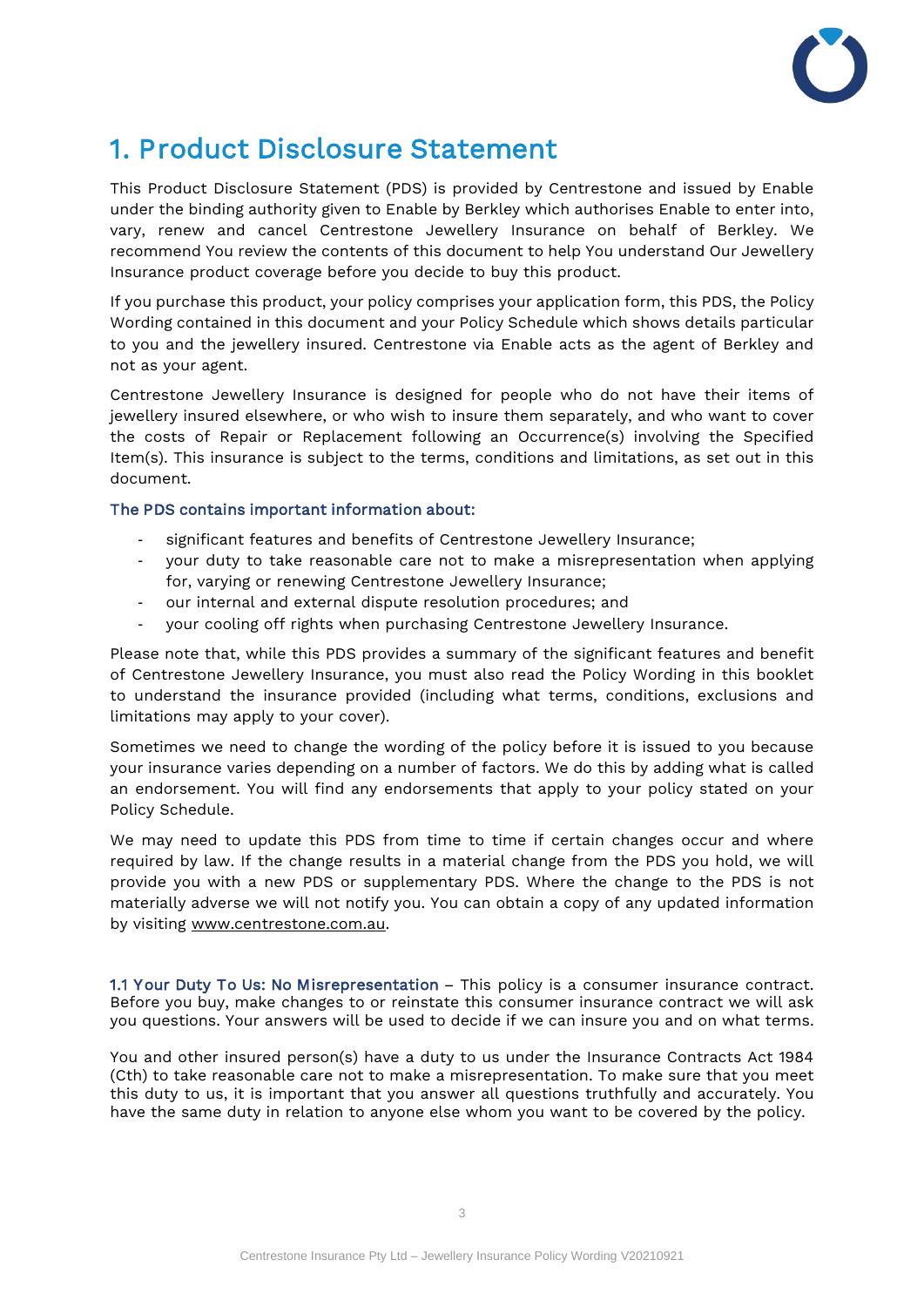

If you give us information that is not true and accurate, you fail your duty to us to not misrepresent and subsequently, we may be able to reduce or refuse to pay a claim or cancel your policy, or both. If your failure to comply with your duty is fraudulent, we may be able to refuse to pay a claim and treat the contract as if it never existed.

**1.2 Calculating Your Premium –** The cost of the insurance (premium) will be shown in the Policy Schedule. It will depend on various factors including the type of jewellery, the value of the jewellery, the geographic area in which the jewellery will be worn, the amount of the excess, your claims history and the term of the insurance. The premium also includes statutory charges such as GST and stamp duty.

**1.3 Cooling Off Period –** After this insurance commences or you renew your policy for another Period of Insurance you have 14 days as a "cooling off period". Should you wish, and provided you have not made a claim you can return the product from the day cover began or was renewed. We will then refund in full any money paid.

**1.4 Applying for Cover -** You must provide all requested information and comply with Your duty to take reasonable care not to make a misrepresentation to Us (see Your Duty To Us: No Misrepresentation section 1.1. in this document). We will use this information to provide you a quotation. If You decide to accept the terms of the quotation, We will issue You with a Policy Schedule. The Policy Schedule will contain important information relevant to Your Policy including the Period of Insurance, premium, administration fee, details of Your jewellery, the Excess(s) that will apply and whether any standard terms have been varied by way of endorsement.

We will send You a renewal notice before the Policy expiry date and time shown in the Policy Schedule which will state whether We will offer to renew Your policy and on what terms.

**1.5 Administration fee –** When you purchase your policy or vary your policy to add another Specified Item, you will be charged an administration fee of up to \$55. The amount of the administration fee is shown in the quote and in the Policy Schedule.

**1.6 What the Policy Insures –** We cover Your Specified Items anywhere in the world for up to the Sum Insured stated in the Policy Schedule for Accidental loss or damage subject to the terms, conditions and limitations set out in this Policy that occurs during the Period of Insurance and subject to the payment of the Excess (where applicable).

| What is Covered           | Benefits of the insurance are contained within the "Agreement to<br>Insure" sections of the Policy Wording on page 9.                                                                                                                                                                                                                        |
|---------------------------|----------------------------------------------------------------------------------------------------------------------------------------------------------------------------------------------------------------------------------------------------------------------------------------------------------------------------------------------|
| <b>Excess</b>             | Your Excess is Your contribution to any covered claim and the<br>amount You are obliged to pay will be stated in Your Policy<br>Schedule and will be deducted from any amount that We must pay<br>to settle the claim under Your Policy.                                                                                                     |
| <b>Additional Benefit</b> | If any part of Your Specified Item is lost or damaged, We will pay<br>up to the Sum Insured to Your preferred jeweller to Repair Your<br>Specified Item. In no event will payment exceed the Sum Insured.<br>However, if the cost to Repair or Replace Your Specified Item<br>exceeds the amount of the Sum Insured for Your Specified Item, |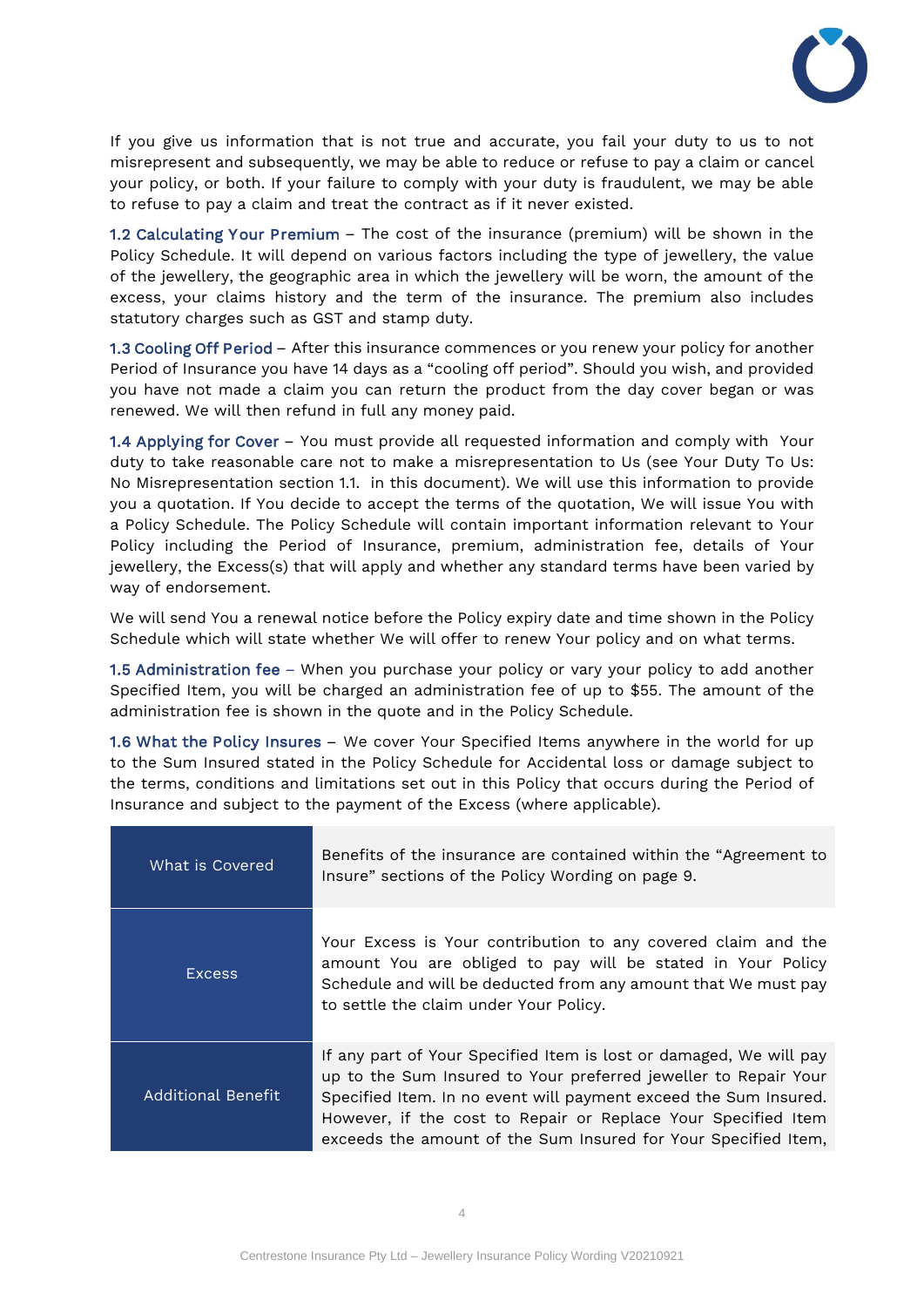

|                        | We will pay up to 150% of the amount of the Sum Insured to Repair<br>Your Specified Item, subject to a maximum increase of \$50,000.<br>If you have suffered a Total Loss of Your Specified Item, We will<br>pay up to the Sum Insured to Your preferred jeweller to Replace<br>Your Specified Item. However, if the cost to Repair or Replace Your<br>Specified Item exceeds the amount of the Sum Insured for Your<br>Specified Item, We will pay up to 150% of the amount of the Sum<br>Insured for Your Specified Item, subject to a maximum increase of<br>\$50,000.<br>Your preferred jeweller must have all the necessary equipment,<br>skills, capabilities, licenses and authorisations required by law, to<br>Repair or Replace Your Specified Item. |
|------------------------|----------------------------------------------------------------------------------------------------------------------------------------------------------------------------------------------------------------------------------------------------------------------------------------------------------------------------------------------------------------------------------------------------------------------------------------------------------------------------------------------------------------------------------------------------------------------------------------------------------------------------------------------------------------------------------------------------------------------------------------------------------------|
| What is not Covered    | Exclusions should be read carefully as they tell You what is not<br>covered by the Policy. Exclusions are outlined on page 10 of Your<br>Policy Wording.                                                                                                                                                                                                                                                                                                                                                                                                                                                                                                                                                                                                       |
| Definitions            | Some words have special meanings in Your Policy. These special<br>meanings can be found in the "Definitions" section of Your Policy<br>Wording on page 15.                                                                                                                                                                                                                                                                                                                                                                                                                                                                                                                                                                                                     |
| How to Make a Claim    | To make a claim under Your Policy read the sections on "General<br>Conditions" on page 11 of Your Policy and "Your Duties After a Loss"<br>contained on page 14 of Your Policy then contact Centrestone on<br>(02)83163995. You must notify Centrestone of any claim within 30<br>days.                                                                                                                                                                                                                                                                                                                                                                                                                                                                        |
| Renewal of Your Policy | Your Sum Insured may be adjusted upon renewal. If we adjust the<br>Sum Insured your premium will be adjusted in the same<br>proportion. For example, if you insure a ring for \$5,000 for which<br>You pay an annual premium of \$110.00 and we propose increasing<br>your Sum Insured by 5% to \$5,250, Your premium will increase by<br>5% to \$115.50.                                                                                                                                                                                                                                                                                                                                                                                                      |

**1.7 Subrogation Agreements –** Where another person would be liable to compensate You for any loss or damage otherwise covered by the insurance, but You have agreed with that person either before or after the loss or damage occurred that You would not seek to recover any monies from that person, the insurer will not cover You under the Policy for such loss or damage.

**1.8 Cancellation of Your Policy by You –** You may cancel Your Policy at any time by notifying Us in writing to cancel this Policy. If You cancel the Policy within the Policy term and have not had any claims and can provide a statutory declaration confirming no claims incurred between the inception date and the proposed lapse date, We will refund the proportionate time on risk premium amount, less a 10% administration fee and in addition any administration fee paid when the Policy was incepted or varied shall be forfeited by You.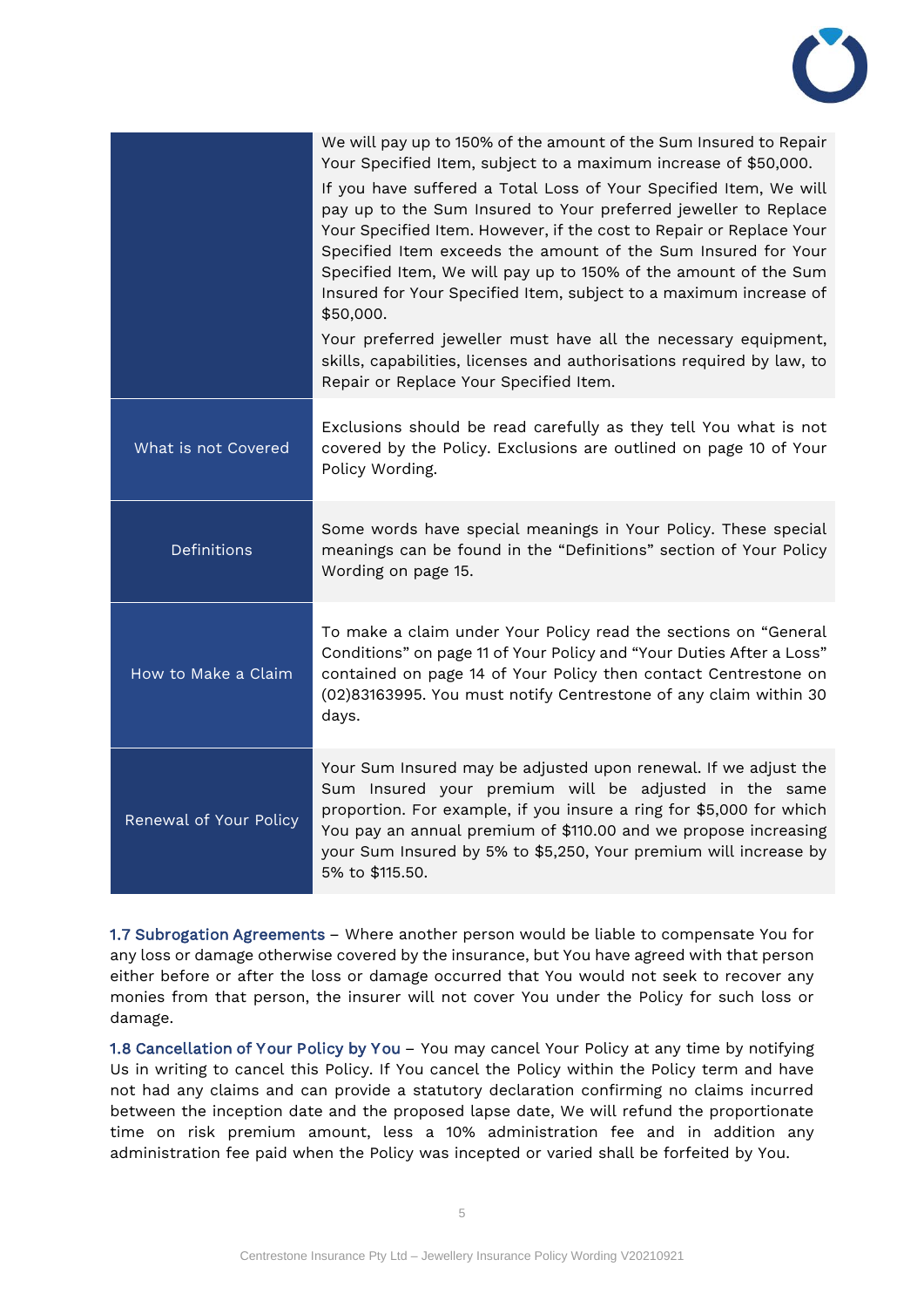

When you have elected to pay your premium amount monthly, there shall be no refund of premium or administration fee (as shown on your Policy Schedule).

**1.9 Cancellation of Your Policy by the Insurer - We may cancel Your Policy where permitted** by law. The reasons why We may cancel Your Policy include but are not limited to the following circumstances:

- If you failed to comply with Your duty to take reasonable care not to make a misrepresentation to Us (see section 1.1).
- If You deliberately misrepresented information, or withheld information during the risk assessment, evaluation and offer of insurance, prior to Us accepting and issuing Your Policy.
- If You have failed to comply with the terms and conditions of the Policy, including any non-payment of premium.
- If You have made a fraudulent claim under Your Policy or under another contract of insurance which provides cover over the same duration in which Our Policy provides cover.

If We cancel Your Policy, We will provide You three (3) business days notice in writing informing of the cancellation date and detail of the reason for cancellation. We will write to You at the address last notified to Us.

If We decide to cancel Your Policy, We may elect to deduct a premium amount for time on risk and any taxes, commissions and charges We cannot recover, plus reasonable administration costs, but not exceeding 10% of the initial premium plus any endorsements.

If You have lodged a claim against Your Policy and We have agreed to pay the claim, there will be no return of unused premium to You.

Where Your Policy has been funded by a premium funding company, We will refund the unexpired portion of premium directly to the premium funding company. This is subject to the Policy being claims free.

**1.10 Goods and Services Tax (GST) –** All monetary limits in your policy are inclusive of GST. In the event of a claim, if you are not registered for GST, we will reimburse you the GST component in addition to the amount we pay you. If you are registered for GST, we will not pay you the GST component, you will need to claim the GST component from the Australian Taxation Office. If you are registered for GST, You must advise us of Your correct input tax credit percentage where you are a registered as a business and have an Australian Business Number. You are liable to Us for any GST liability we incur arising from your incorrect advice or inaction.

#### **1.11 How to contact us with a complaint**

#### **Let us know**

If you experience a problem, are not satisfied with Our product or service or a decision We have made, let Us know so that we can help.

Contact us:

By phone: 02 8316 3995

By email: contact@centrestone.com.au

Complaints can usually be resolved on the spot or within 5 business days.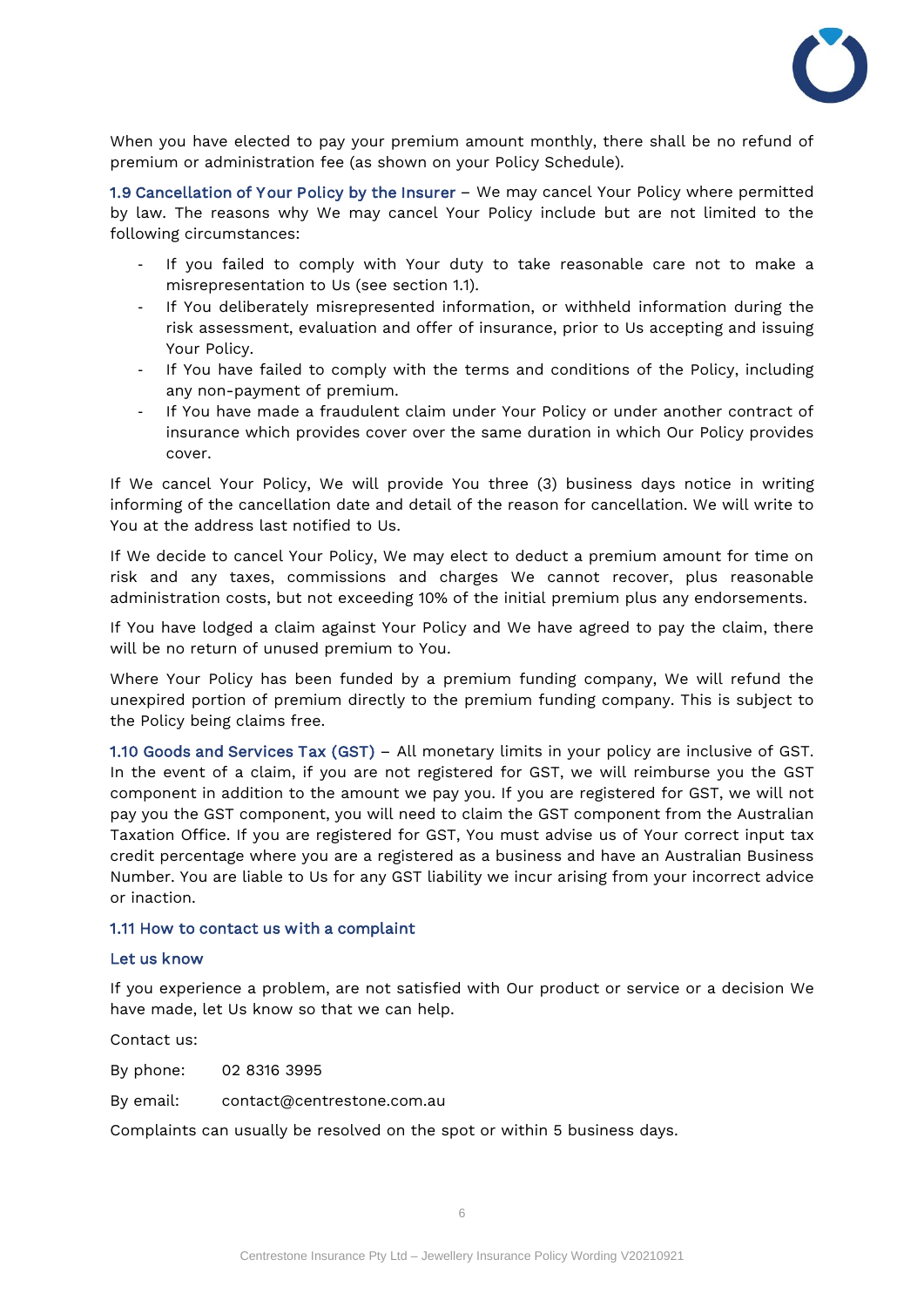

#### **Review by our Internal Dispute Resolution (IDR) Team**

If We are not able to resolve Your complaint or You would prefer not to contact the people who provided Your initial service, you can ask Us to refer the matter to Our IDR team. The IDR team will contact You if they require additional information or if they have reached a decision. When responding to Your complaint You will be informed of the progress of and the timeframe for responding to Your complaint.

#### **Seek review by an external service**

We expect our procedures will deal fairly and promptly with Your complaint. However, if You remain dissatisfied, You may be able to access the services of the Australian Financial Complaints Authority (AFCA). AFCA provides fair and independent financial services complaint resolution that is free to consumers.

Any determination AFCA makes is binding on Us, provided You also accept the determination. You do not have to accept their determination and You have the option of seeking remedies elsewhere.

AFCA has authority to hear certain complaints. Contact AFCA to confirm if they can assist You.

You can contact AFCA:

| By Phone:    | 1800 931 678                              |
|--------------|-------------------------------------------|
| By Email:    | info@afca.org.au                          |
| In Writing:  | Australian Financial Complaints Authority |
|              | GPO Box 3, Melbourne                      |
|              | <b>VIC 3001</b>                           |
| By Visiting: | www.afca.org.au                           |
|              |                                           |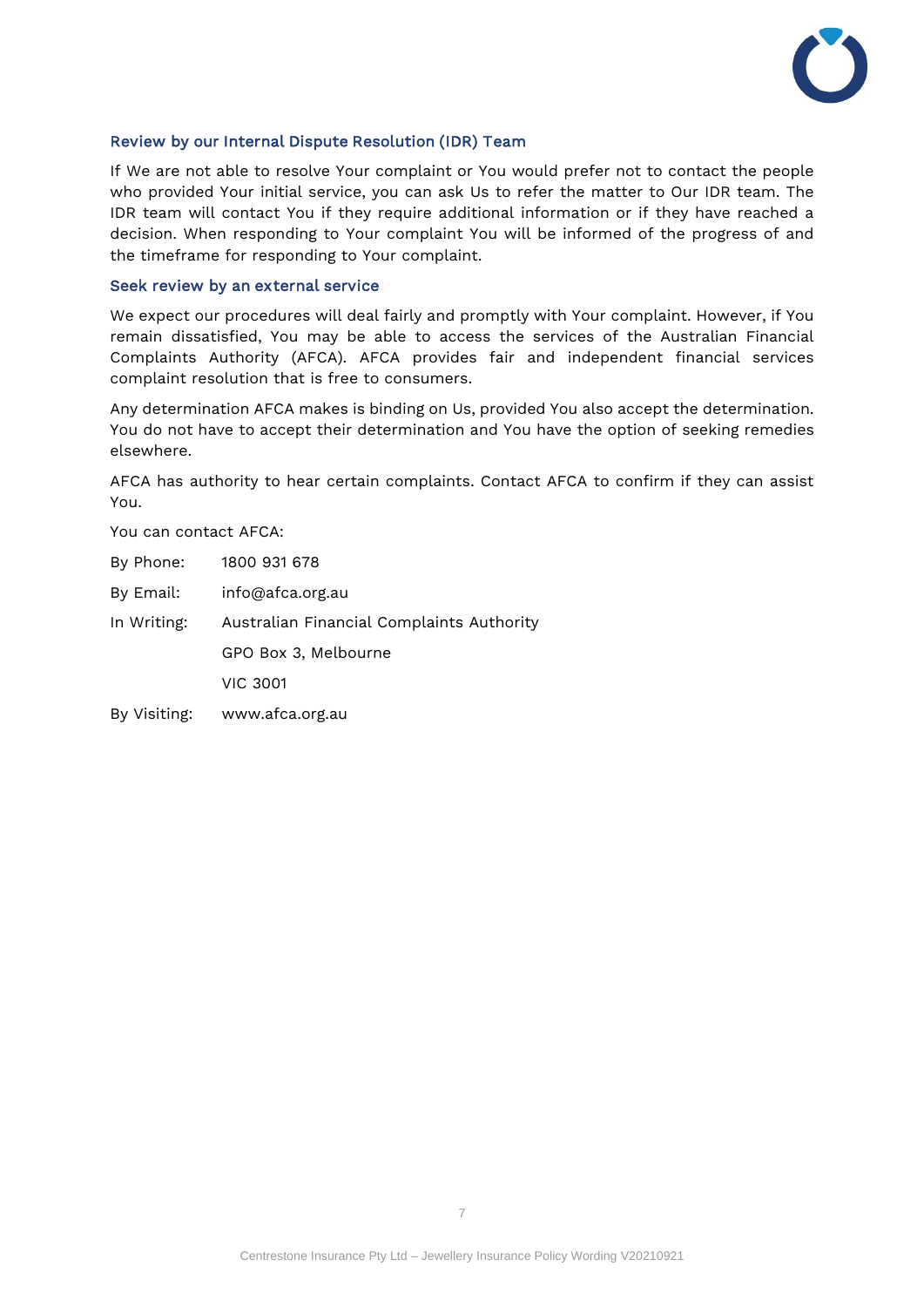

# **2. Policy Wording**

## **2.1 Agreement To Insure**

In return for payment of the premium stated in the Policy Schedule, We will provide insurance for Your Specified Item anywhere in the world unless stated otherwise in the Policy or any exclusion applies for up to the Sum Insured stated in the Policy Schedule for Accidental loss or damage subject to the terms, conditions and limitations set out in this Policy occurring during the Period of Insurance and subject to the Excess of the Policy. It is a condition of this policy that Your Specified Item is owned by You.

### **Payment of a Loss**

**2.1.1 Partial Loss –** If any part of Your Specified Item is lost or damaged, We will pay up to the Sum Insured to Your preferred jeweller to Repair Your Specified Item. In no event will payment exceed the Sum Insured. However, if the cost to Repair Your Specified Item exceeds the amount of the Sum Insured for Your Specified Item, We will pay up to 150% of the amount of the Sum Insured to Repair Your Specified Item, subject to a maximum increase of \$50,000.

**2.1.2 Total Loss –** If you have suffered a Total Loss of Your Specified Item, We will pay up to the Sum Insured to Your preferred jeweller to Replace Your Specified Item. However, if the cost to Replace Your Specified Item exceeds the amount of the Sum Insured for Your Specified Item, We will pay up to 150% of the amount of the Sum Insured to Replace Your Specified Item, subject to a maximum increase of \$50,000.

Your nominated jeweller must have all the necessary equipment, skills, capabilities, licenses and authorisations required by law, to Repair or Replace Your Specified Item.

Under no circumstances will We provide a cash settlement for a Total Loss or Partial Loss.

Under no circumstances will We pay or compensate You in any way for any reduction in value of Your Specified Item following any authorised repair.

**2.1.3 Payment for a pair or set –** For a covered loss where Your Specified Item is a pair or set, We will Repair or Replace as if there was a Partial Loss.

**2.1.4 Excess –** You must pay the Excess stated on the Policy Schedule on each and every item each time a claim is accepted and before the claim is finalised.

**2.1.5 Changes to premium –** If You have chosen to pay by Direct Debit then the remaining annual premium due to Us will be deducted from the compensation You received from Us.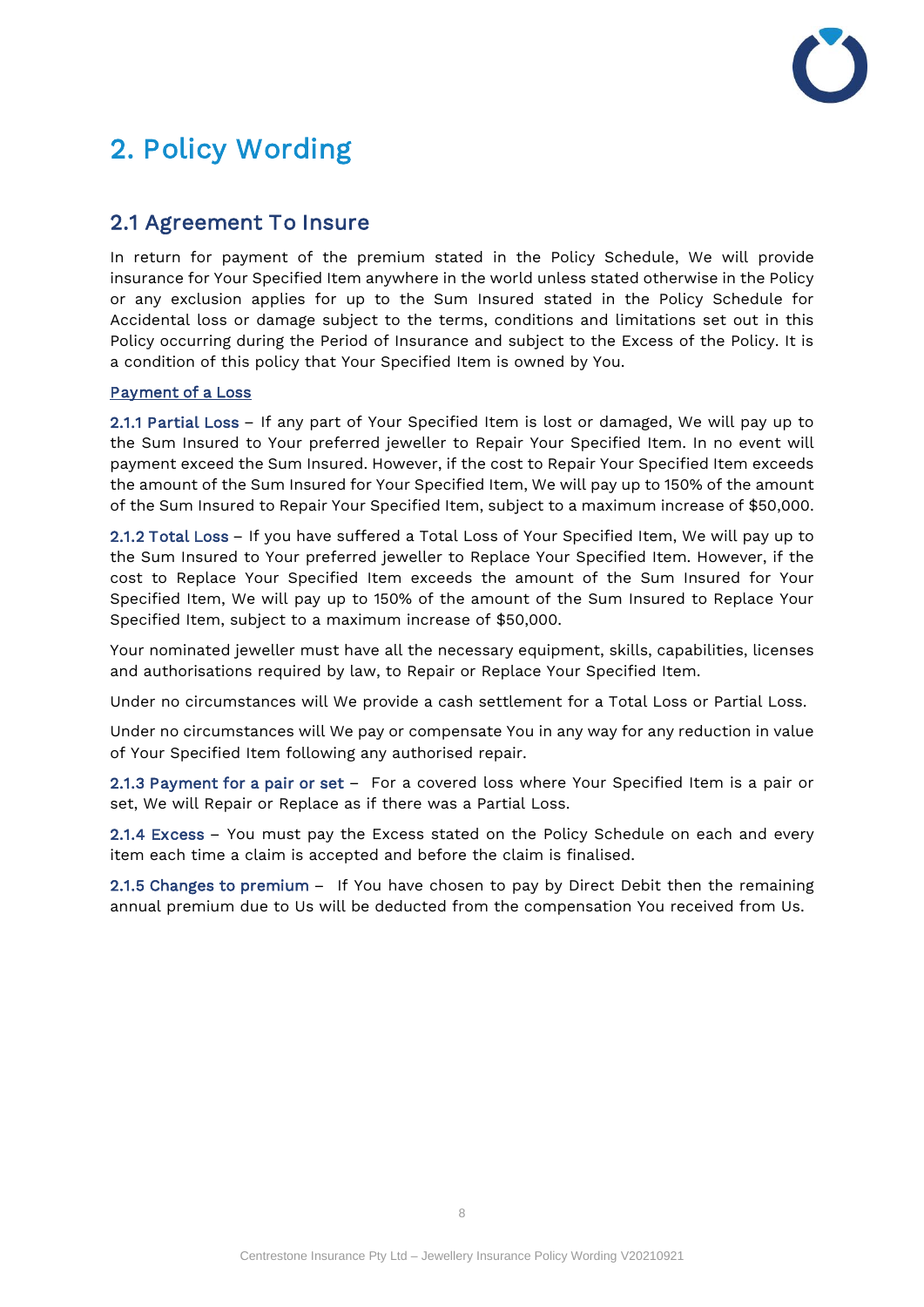

## **2.2 Exclusions**

**2.2.1 Cleaning and renovations –** We will not cover any loss or damage caused by or arising out of the process of any cleaning, refinishing, dyeing, repairing, alterations, renovating or restoration that You have chosen to have undertaken.

**2.2.2 Confiscation –** We will not cover any loss or damage caused by the destruction, confiscation or seizure of any property by any government or public authority.

**2.2.3 Cyber Risks –** We will not cover loss, damage, liability or expense directly or indirectly caused by or contributed to by the use or operation, as a means of inflicting harm, of any computer, computer system, computer software programme, malicious code, computer virus or process or any other electronic system. It is understood that this exclusion shall not apply to an otherwise covered physical loss directly caused by theft, robbery, burglary, holdup or other criminal taking.

**2.2.4 Dishonest or Intentional Acts –** We will not cover any loss or damage as a direct or indirect result of an intentional, deliberate, dishonest or criminal act committed by, or at the direction of You or any other Insured Person, however this exclusion shall not apply if an intentional or deliberate act, was committed by You, or at Your direction or by any other Insured Person for the purpose of preventing personal injury or property damage to another party or their belongings.

**2.2.5 Existing Damage –** We will not cover any loss or damage which occurred prior to the Period of Insurance.

2.2.6 Gradual Deterioration, Breakdown, Wear and Tear - We will not cover any loss or damage caused by wear and tear, gradual deterioration, warping, shrinkage, rust or other corrosion, wet or dry rot, vermin, rodents, insects, inherent vice, latent defect, mechanical or electrical breakdown that You were aware of at the time this Policy was entered into or could have been reasonably expected to be aware of when this Policy was entered into.

**2.2.7 Misappropriation –** We will not cover Your Specified Item for loss or damage caused by theft or other misappropriation of Your Specified Item by an Insured Person.

**2.2.8 Mould –** We will not cover any loss or damage caused by the presence of mould, however caused.

**2.2.9 Nuclear Hazard, Radioactive, Chemical or Biological Contamination –** We will not cover any loss or damage caused directly or indirectly by nuclear hazard, radioactivity or ionizing radioactive contamination from nuclear fuel or nuclear waste arising from nuclear fuel, the radioactive, poisonous, explosive or other dangerous properties of any nuclear equipment or nuclear part of that equipment, or the use of a nuclear, chemical or biological weapon by any cause.

**2.2.10 War, Terrorism or Similar Risks –** We will not cover any loss caused directly or indirectly by war, including the following and any consequence of undeclared war, civil war, insurrection, rebellion or revolution, hostilities, warlike acts by a military force or military personnel, or the destruction, seizure or use of property for military purpose. We do not cover any loss cause directly or indirectly by terrorism or threat of force or violence to a person or group or class of persons, or to property by one or more persons, claiming to be committed to a cause whether political, religious, ideological or similar purposes, including an intention to influence a government, or invoke fear.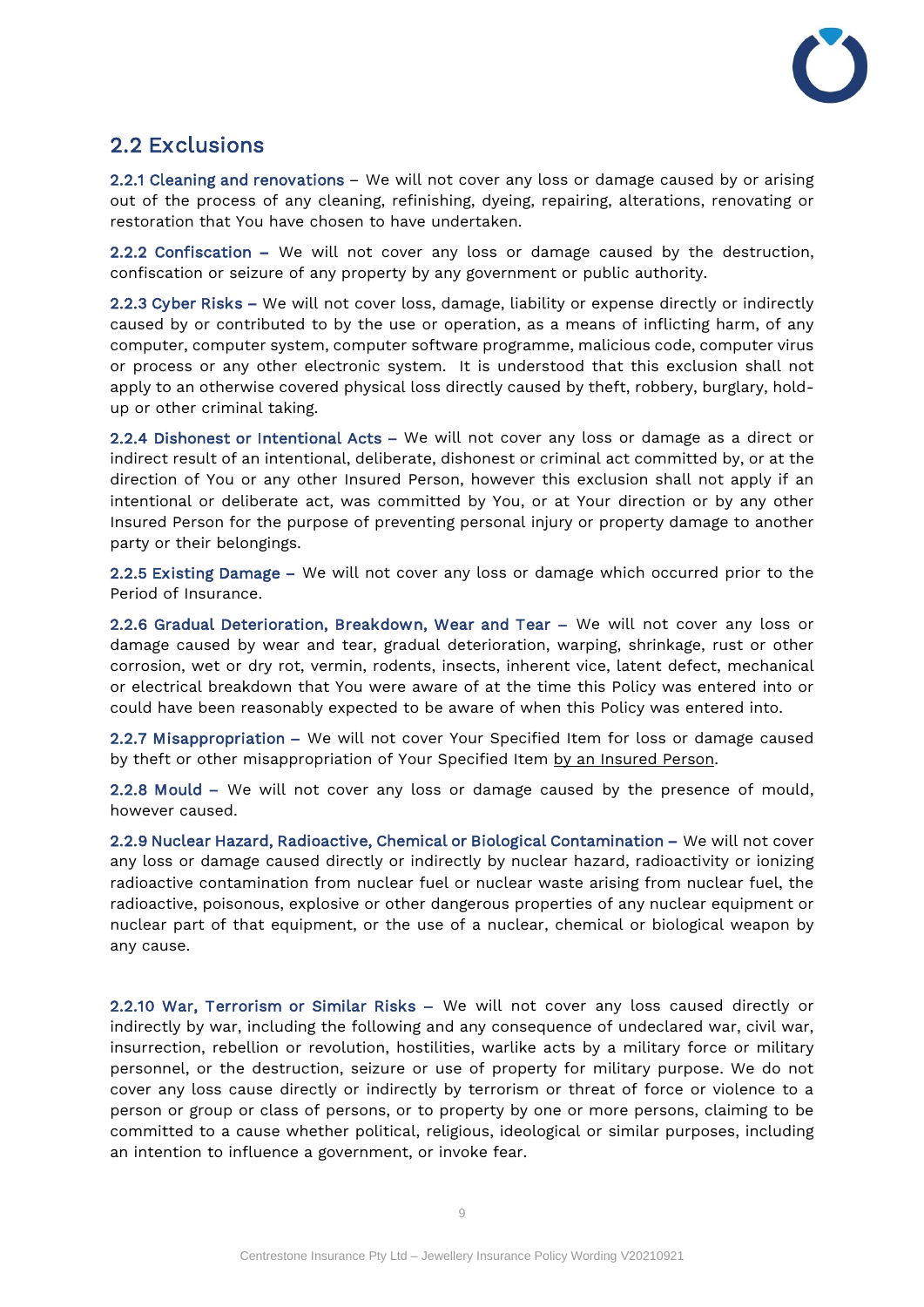

## **2.3 General Terms and Conditions**

**2.3.1 Assignment –** Your interest in this policy cannot be assigned.

**2.3.2 Changes –** If We are advised by You of any changes in circumstance which will affect this insurance, We reserve the right to amend any of the terms or conditions of this insurance following at least 30 days notice to You by Us. No change or modification of this Policy shall be effective except when made by written endorsement signed by Us. Subject to the Insurance Contracts Act 1984 (Cth) we may cancel the Policy if there has been a material change in the subject matter of the risk.

**2.3.3 Economic and Trade Sanctions** – We will not provide cover, and will not be liable to pay any claims or provide any benefit to the extent that the provision of such cover, payment of such claim or provision of such benefit would expose Us to any sanction, prohibition or restriction under United Nations resolutions or trade or economic sanctions, laws or regulations of Australia, the European Union, United Kingdom or United States of America.

**2.3.4 Insurable Interest –** We will not pay for any loss if You or an Insured Person has no insurable interest at the time of the loss. We will only pay Your proportion of a valid claim if there are two or more people with an insurable interest including You.

**2.3.5 Interpretation –** Heading and notes are for information purposes only and are not to be construed as part of this insurance. In the Policy some words (whether expressed in the singular or plural) have a special meaning as set out below and will appear in bold capitals.

**2.3.6 Law –** Any interpretation of this Policy or issue relating to its construction, validity or operation shall be made in accordance with the laws of the state of New South Wales in the Commonwealth of Australia and the parties submit to the exclusive jurisdiction of the courts of New South Wales.

**2.3.7 Maintenance –** You must maintain Your Specified Item in a good state of repair and You must repair any Partial Loss or damage to Your Specified Item. Any Specified Item that contains set precious stones with a Sum Insured greater than \$15,000 must be maintained at Your expense not less than once every three years by a JAA registered jeweller or a jeweller approved by Us. We reserve the right to request written confirmation of previous maintenance from the relevant jeweller upon a claim being made under this Policy.

**2.3.8 Notices –** All notices to be given to Us may be given to Centrestone. Notice given by Us may be given by Centrestone. You should promptly notify Centrestone of a change of your address.

**2.3.9 Other Insurances –** If You are entitled to indemnity under any other insurance policy, You must when making a claim under this Policy provide Us with the details of that insurance policy including the name of the insurer and the policy number.

**2.3.10 Policy Period –** The effective dates of Your Policy are shown in the Policy Schedule and apply only to Occurrences that take place during the Period of Insurance.

**2.3.11 Premium Payment –** If You have chosen to pay by monthly Direct Debit and the Direct Debit premium payment is cancelled or unsuccessful at any given time, subject to the Insurance Contracts Act (1984) Cth, no benefits shall be due whatsoever. If You have chosen to make an annual payment and the premium payment is cancelled or unsuccessful no benefits shall be due whatsoever (subject to the Insurance Contracts Act (1984) Cth). We will inform You that payment has not been collected and cancel Your policy if payment is still not received within 14 days. If any monthly premium instalment remains unpaid for more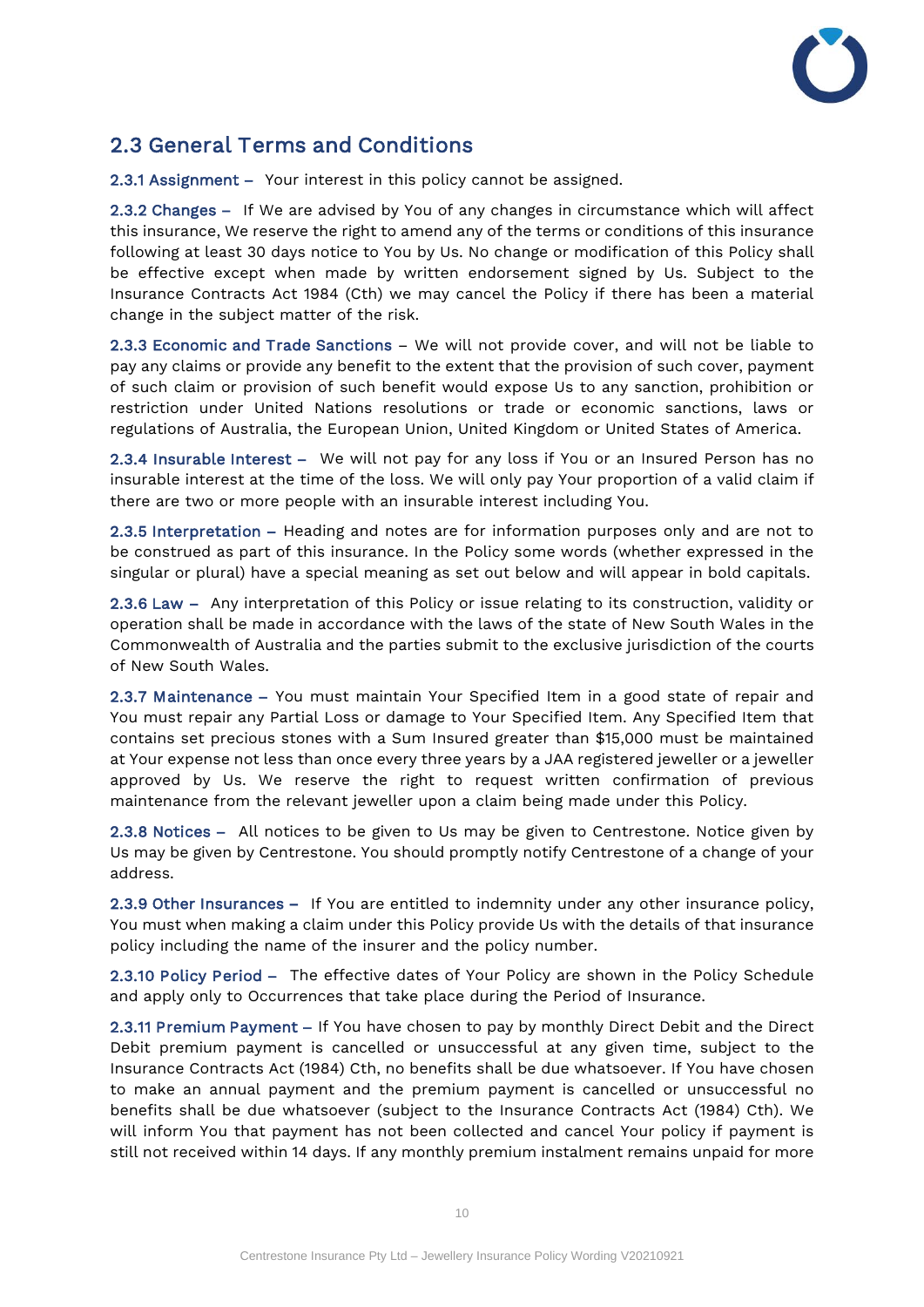

than 14 days, any claim you make may not be paid. If your premium remains unpaid for more than 30 days, we may cancel your policy without notification. If you change your bank account or credit card details you must contact us and tell us the new details.

**2.3.12 Proof of Ownership/Purchase -** You must provide Us with any and all documentation that is reasonably necessary to prove Your legal ownership or legal responsibility for Your Specified Item and proof of its value at the time You purchased this Policy. The documents that You will be required to provide include:

- 1. A tax invoice and/or receipt for Your Specified Item, and
- 2. A photograph of Your Specified Item, and
- 3. A statutory declaration verifying the details of Your ownership of Your Specified Item

**2.3.13 Reasonable care –** You must take Reasonable Care to protect Your Specified Item from loss or damage.

**2.3.14 Recovery and Salvage –** In the event of any payment under this Policy, We shall be subrogated to the extent of such payment to all of Your or an Insured Person's rights of recovery in respect of the payment. You or an Insured Person (as required) shall execute all reasonable documentation required and shall do everything reasonably necessary to secure any rights, including the execution of any documents necessary to enable Us effectively to bring a suit in the name of You or an Insured Person whether such acts shall be or become necessary before or after payment by Us. When Your Specified Item is replaced by Us, the lost or damaged Specified Item becomes Our property.

**2.3.15 Renewal –** We may offer to continue this Policy for renewal periods, at the premiums and under the Policy conditions in effect at the date of renewal. We can do this by mailing and/or emailing You a Policy Schedule and tax invoice for the premium along with any changes in the Policy conditions or the Sum Insured. If an offer to renew the Policy is provided by Us to You, should We not receive notice from You of an intention to lapse the Policy, We will renew the Policy and transact payment using the same payment method as You have previously advised to Us and You authorise Us to transact payment on these terms.

Should We not wish to provide renewal of this Policy, We will advise the person named on Your Policy Schedule within 14 days of the expiry of this Policy of Our intention not to renew Your Policy.

At renewal We may, acting reasonably, adjust the Sum Insured according to an appropriate index. This is designed to ensure that in the event of an Occurrence, the compensation You receive from Us is as close as practicable to that which is required for replacement of Your Specific Item(s). If We adjust Your Sum Insured, We will also adjust Your premium in the same proportion. For example, if You insure a ring for \$5,000 for which You pay a premium of \$110.00 and We propose to increase Your Sum Insured by 5% to \$5,250, the premium You pay would also increase by 5% to \$115.50.

**2.3.16 Sum Insured Adequacy –** You must keep the Sum Insured for Your Specified Item at the current Market Value.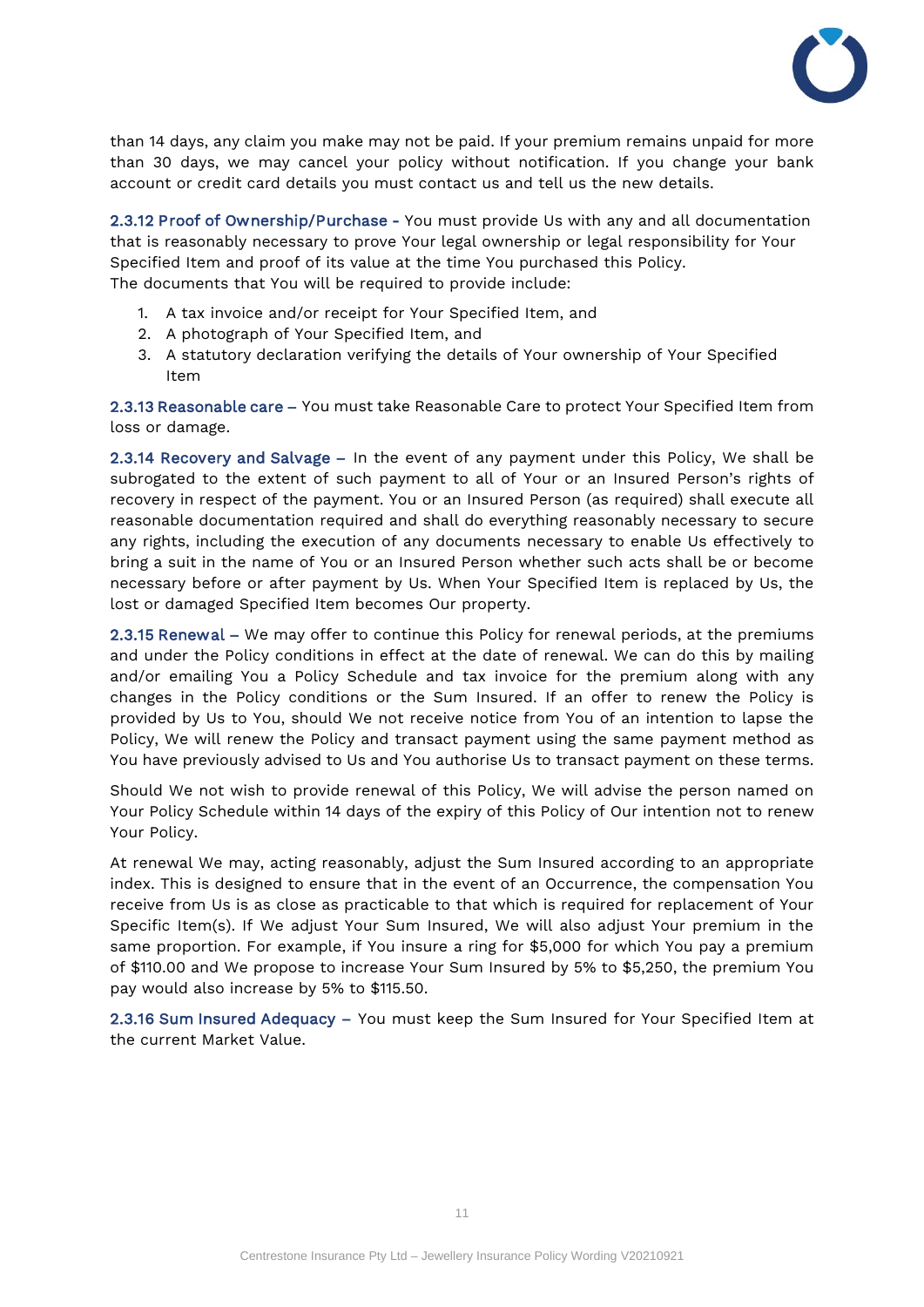

## **2.4 Your Duties After a Loss**

**2.4.1 Claims Conditions –** In the event of an Occurrence which is likely to involve this Policy, You or an Insured Person (where applicable) must comply with the below claims conditions.

**2.4.2 Payment of Premium –** You must have made full payment of the premium as noted on the Policy Schedule and this premium must have been received by Berkley. If you are paying your premium monthly and have made a claim for Partial Loss or Total Loss, the balance of the uncollected yearly premium must be paid along with the Excess before a claim can be settled.

**2.4.3 Ownership –** You must be able to prove to our reasonable satisfaction you are the owner of Your Specified Item.

**2.4.4 Notification –** You must notify Centrestone as soon as practicable and in any event within 30 days of the Occurrence. In the case of theft or malicious damage to Your Specified Item, you must also promptly report the Occurrence to the Police and provide the Police report number to Berkley.

**2.4.5 Co-operation –** You must provide Centrestone with all documents, information and assistance it reasonably requires to be able to process the claim. You must also take reasonable action to minimise the damage. Damaged Specified Items and parts must be kept and made available to Berkley on request.

**2.4.6 Effect of cancellation notice –** A claim may not be made for an Occurrence to Your Specified Item that occurs after you give notice of cancellation of this insurance.

**2.4.7 Delivery to repairer –** Damaged Specified Items must be delivered as soon as practicable to Your preferred jeweller. Details for Your preferred jeweller must be provided to Centrestone in the event of a claim under this Policy.

**2.4.8 Exclusions –** The specific Exclusions that apply to this Policy appear at page 10 and further you must not have breached any of the terms and conditions of this Policy.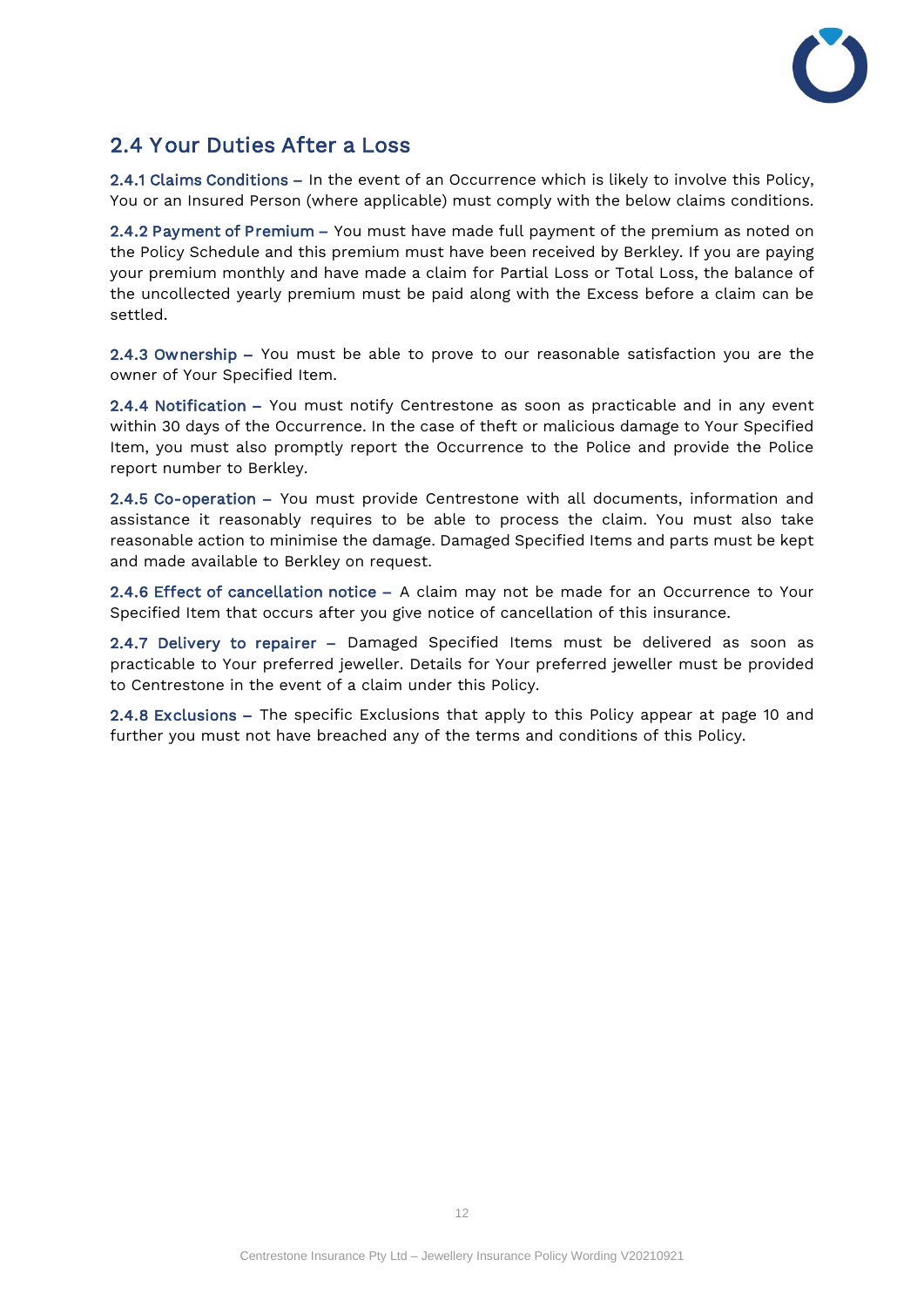

## **2.5 Definitions**

**Accident or Accidental** means an unexpected event that occurs suddenly in time.

**Centrestone** shall mean Centrestone Insurance Pty Ltd (ABN 28 610 253 891) as provided of Centrestone Jewellery Insurance.

**Enable** shall mean Enable Underwriting Pty Ltd (ABN 81 610 250 425) the issuer of Centrestone Jewellery Insurance as agent of Berkley Insurance Company (ABN 53 126 559 706) trading as Berkley Insurance Australia

**Endorsement** means a term which We have added to Your Policy and is shown in Your Policy Schedule that alters Your Policy's scope or application and which may limit Your cover or increase Your cover.

**Excess** means the amount specified in Your Policy Schedule and shall be the amount You are required to pay before the claim is finalised in relation to any claim.

**Family Member** means any person residing with You who is your relative; under 23 years of age and in Your care; or under 23 and in the care of a relative residing with You.

**GST** means Goods and Services Tax imposed under *A New Tax System (Goods and Services Tax) Act* 1999 (Cth).

**Input Tax Credit** has the same meaning given in the *A New Tax System (Goods and Services) Act* 1999 (Cth).

**Insured** means person(s) or entity named in Your Policy Schedule.

**Insured Person** means You or a Family Member or any additional person named in Your Policy Schedule.

**Market Value** means the amount for which Your Specified Item could reasonably be expected to be replaced immediately prior to the time of loss or damage with one substantially identical.

**Occurrences** means a loss or an Accident or a series of losses or Accidents or theft(s) arising out of the one event which occur/s wholly during the Period of Insurance.

**Partial Loss** means damage to or loss of a part of Your Specified Item.

**Period of Insurance** shall mean the period shown in Your Policy Schedule.

**Policy** means the combination of this document, Your application form, Policy Schedule, Endorsements and any other information We have considered in providing You with this offer of insurance in writing.

**Policy Schedule** means the document titled Policy Schedule that relates to this insurance containing details of Your Specified Item under Your Policy and any Endorsements to Your Policy and is identified by use of the corresponding Policy number.

**Reasonable Care** shall mean the measures a reasonable person in the circumstance would be expected to take to keep Your Specified Item safe from loss or damage having regard to the cause of loss or damage.

**Repair** means the repair of Your Specified Item by Your preferred jeweller, to a condition having similar appearance and specifications as is reasonably possible to Your Specified Item prior to its damage.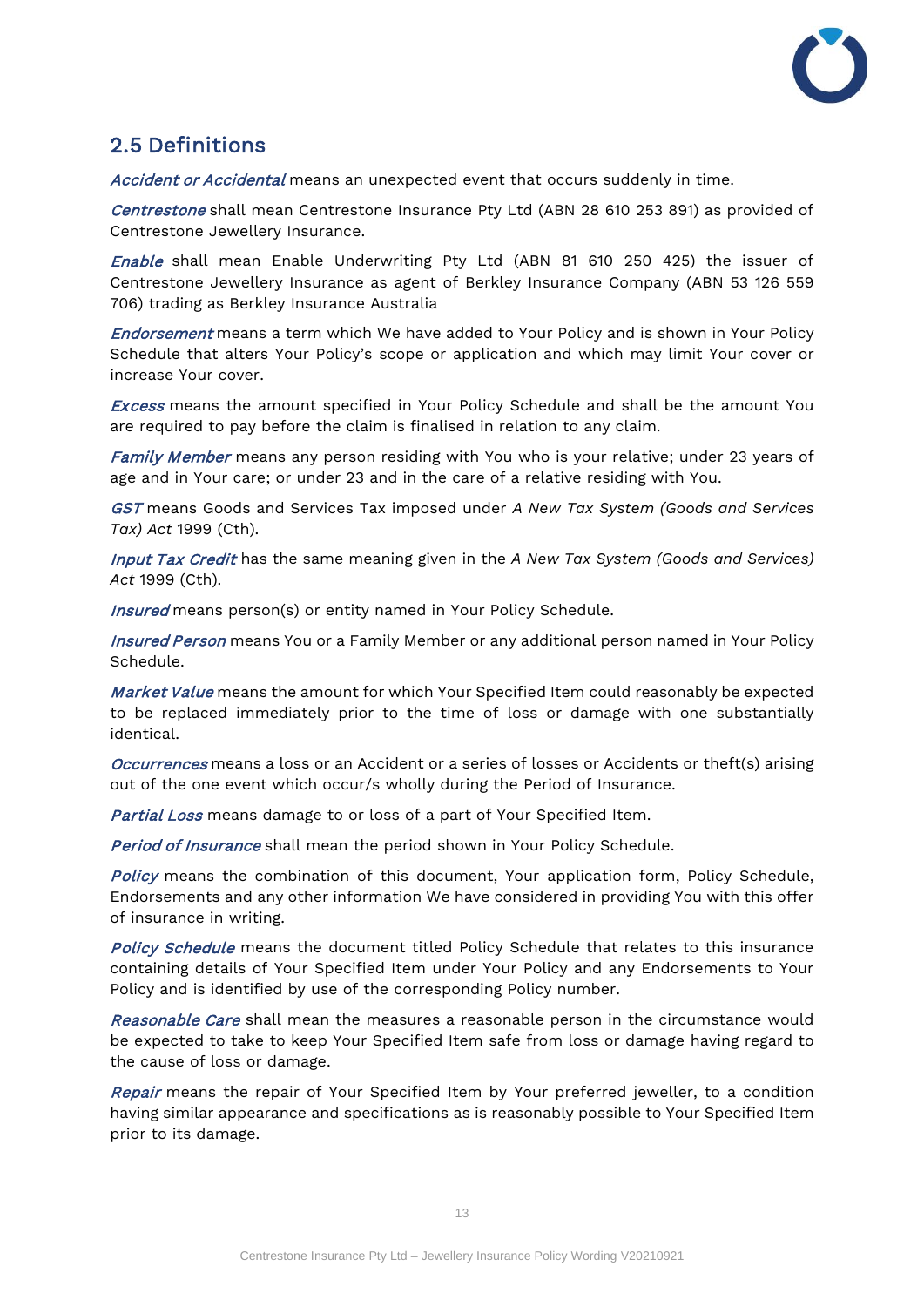

**Replace** means the replacement of Your Specified Item by Your preferred jeweller, which may be a new recreated item, similar in appearance and specifications as is reasonably possible to Your Specified Item being replaced prior to the damage, theft or loss of Your Specified Item.

**Specified** Item shall mean the item(s) insured by Us and purchased by You as detailed in Your Policy Schedule.

**Sum Insured** shall mean the most We will pay for Your Specified Item as shown in Your Policy Schedule.

**Total Loss** means Your Specified Item has been damaged beyond economical repair or has been subject to theft or loss.

**We, Us, Our** shall mean Berkley Insurance Company (trading as Berkley Insurance Australia) ABN 53 126 559 706.

**You, Your** shall mean the person who owns the Specified Item and that person is named in the Policy Schedule and shall include their legal or de facto spouse who lives with that person to whom You have given the Specified Item named in the Policy Schedule to as a gift provided they are an immediate family member ordinarily residing with that person.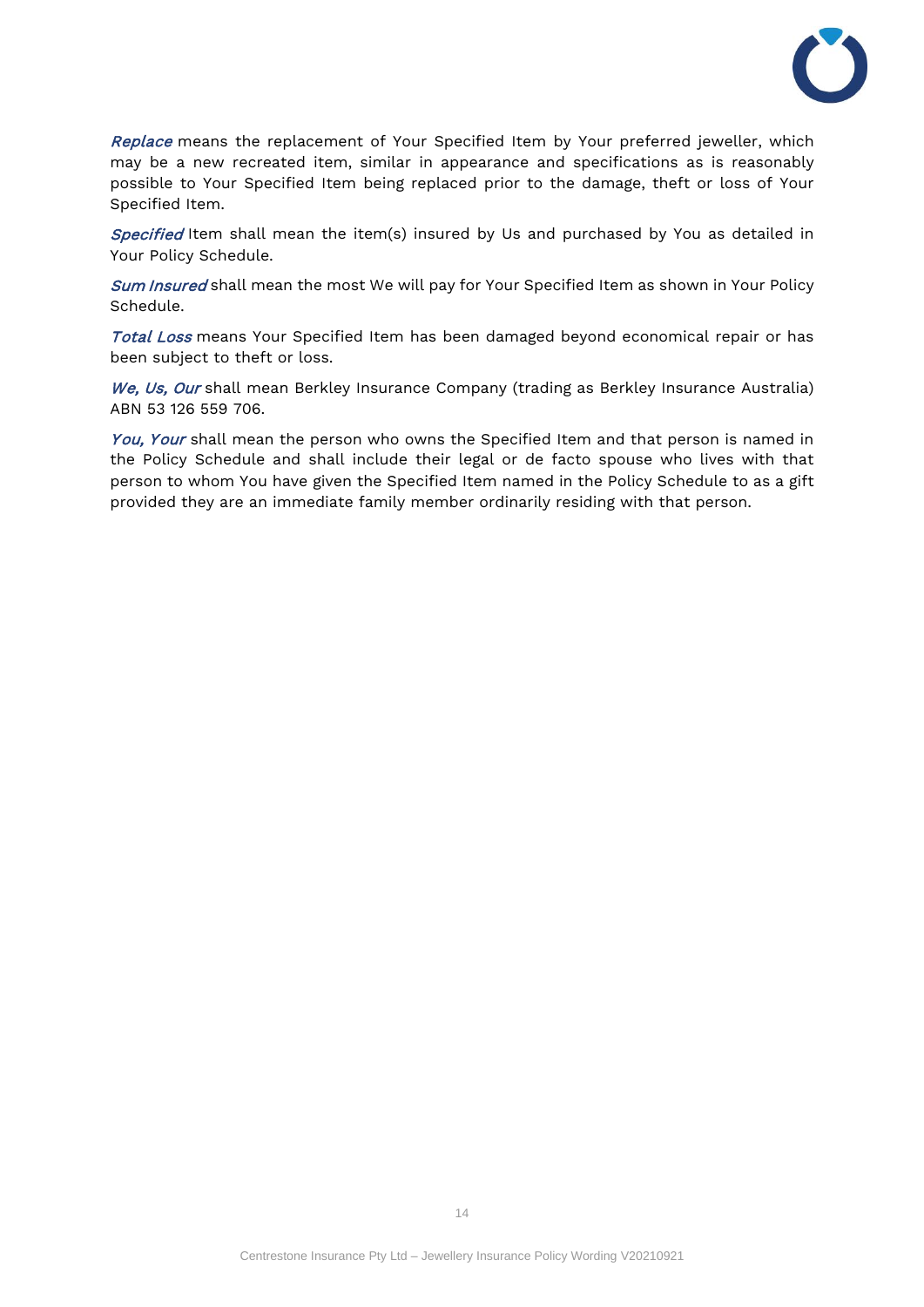

# **3. Financial Services Guide**

This Financial Services Guide (FSG) is issued by Centrestone Insurance Pty Ltd ABN 28 610 253 891 a Corporate Authorised Representative of Enrizen Pty Ltd and Australian Financial Services Licence Holder (AFSL 403 905).

**3.1 Purpose of FSG –** The FSG is designed to help you decide whether to obtain the financial services we provide and explains the product and services we can offer you, how we and others are remunerated for the services offered to you and our complaint handling procedures.

**3.2 Services offered –** We can provide you with factual information and general advice about jewellery insurance and can arrange through Enable Underwriting Pty Ltd as agent of Berkley Insurance Company an insurance policy that will provide cover for your jewellery. Alternatively, you can obtain insurance from an insurance company of your choice.

When providing general and factual advice about jewellery insurance, we have not taken into account your personal circumstances, needs or objectives. You should consider the advice in light of your personal circumstances and/or seek independent professional advice from a qualified adviser.

**3.3 Important relationships –** Enable Underwriting Pty Ltd (Enable) has a binding authority from the Insurer, Berkley Insurance Company trading as Berkley Insurance Australia ("Berkley") to provide jewellery insurance. Enable has authorised (and Berkley has approved authorisation) for Centrestone Insurance Pty Ltd (Centrestone) to distribute jewellery insurance. Under this authority Berkley has appointed Enable as its agent, on terms that an insured who deals with Enable via Centrestone in relation to this insurance will have the same legal protection as if the insured has dealt directly with Berkley. Any jewellery insurance arranged by you will be provided under a policy issued by Berkley. Berkley is authorised to carry on insurance business under the *Insurance Act 1973* (Cth) and is an Australian Prudential Regulation Authority (APRA) regulated Insurer.

**Enable Underwriting Pty Ltd** ABN 81 610 250 425 is a Corporate Authorised Representative of Enrizen Pty Ltd AFSL 403 905 Level 11, 52 Phillip St, Sydney NSW 2000 Email: info@enableunderwriting.com.au Ph: (02) 1300 650 341 | Fax: (02) 8316 3999

**Centrestone Insurance Pty Ltd** ABN 28 610 253 891 is a Corporate Authorised Representative of Enrizen Pty Ltd AFSL 403 905 Level 11, 52 Phillip St, Sydney NSW 2000 Web: www.centrestone.com.au Email: contact@centrestone.com.au Ph: (02) 8316 3995 | Fax: (02) 8316 3999

**Berkley Insurance Company** ABN 53 126 559 706 AFSL 463 129 Level 23, 31 Market St, Sydney NSW 2000 Web: www.berkleyinaus.com.au Ph: (02) 9275 8500

**3.4 How We are paid –** Enable and Centrestone receive a commission based on the total insurance premium and may receive a profit share from Berkley. In addition, Enable and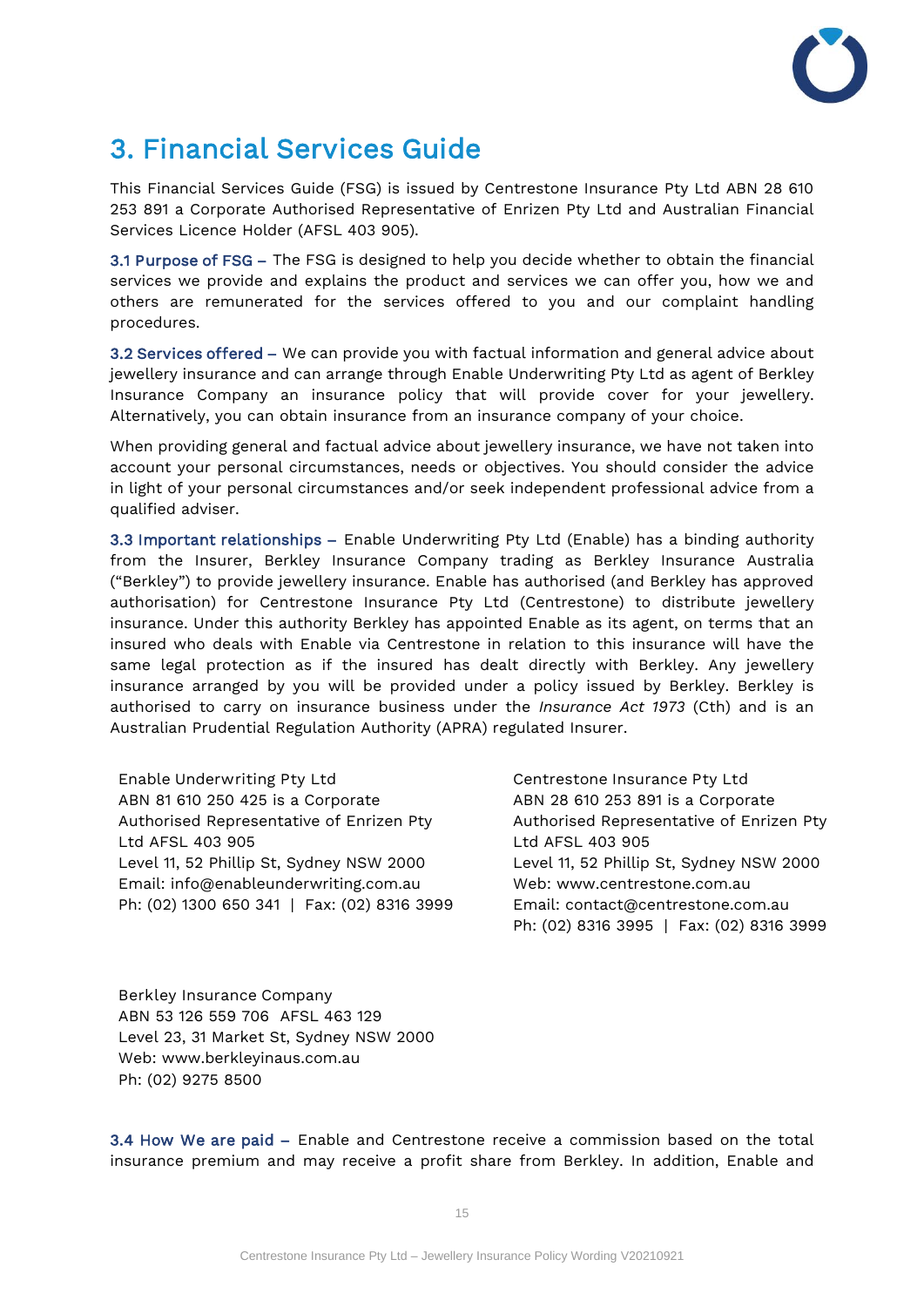

Centrestone may charge an administration fee. These amounts are to cover product development, marketing, arranging insurance and managing claims.

#### Distribution Partners

Centrestone may provide a marketing fee to distribution partners. This marketing fee is to cover the costs and administration involved in distributing the Centrestone Jewellery Insurance.

**3.5 Privacy statement –** Centrestone and our service providers seek at all times to comply with the *Privacy Act 1988* (Cth) and the Australia Privacy Principles (APP) therein. If Centrestone discloses personal information to You for any reason You must also act in accordance with and comply with the terms of the *Privacy Act 1988* (Cth) and the APP. Centrestone's Privacy Policy statement can be found on our website at www.centrestone.com.au

The Privacy Policy contains information on how You may access Your personal information held by Centrestone and how to seek correction of such information. It also provides information on how You can make a complaint against Centrestone for a breach of the APP, or registered APP code(s), if any, that binds Centrestone. If Centrestone through a service provider sends your personal information to any recipient overseas, Centrestone requires that the recipient subscribes to the same Privacy Policy as Centrestone. Centrestone may retain your personal information to enable it to provide or assess insurance and pay claims. You consent to us providing your personal information to our third party providers who may be external valuers or appraisers, loss adjusters or investigators, professional advisers, related body corporates as defined in the *Corporations Act 2001* (Cth) and other organisations that provide services to us including Berkley for these purposes or for other financial services.

**3.6 Complaints and disputes about Our services –** We will do everything possible to provide a quality service at all times. If there are any concerns or complaints about any financial product or service provided by Centrestone, you can contact us using the following details:

| By phone:   | 02 8316 3995                  |
|-------------|-------------------------------|
| In writing: | Centrestone Insurance Pty Ltd |
|             | GPO Box 225, Sydney NSW 2001  |
| By email:   | contact@centrestone.com.au    |

We will promptly contact you to acknowledge receipt of your complaint, usually within 24 hours. We consider all the facts and circumstances of your complaint and aim to provide you with fair, equitable and timely review of your complaint under our Internal Dispute Resolution (IDR) process. If we are able to resolve your complaint within 5 days of receipt and you have confirmed that you are satisfied with the outcome, we will end the IDR process. Otherwise we will provide you with the outcome of your complaint no later than 30 days from the date you first made your complaint unless there are delays due to complexity or matters outside our reasonable control. We will tell you if this is the case. The outcome of the IDR process will either confirm the action we have taken to resolve your complaint to your satisfaction, or we will explain the reasons for rejecting the complaint.